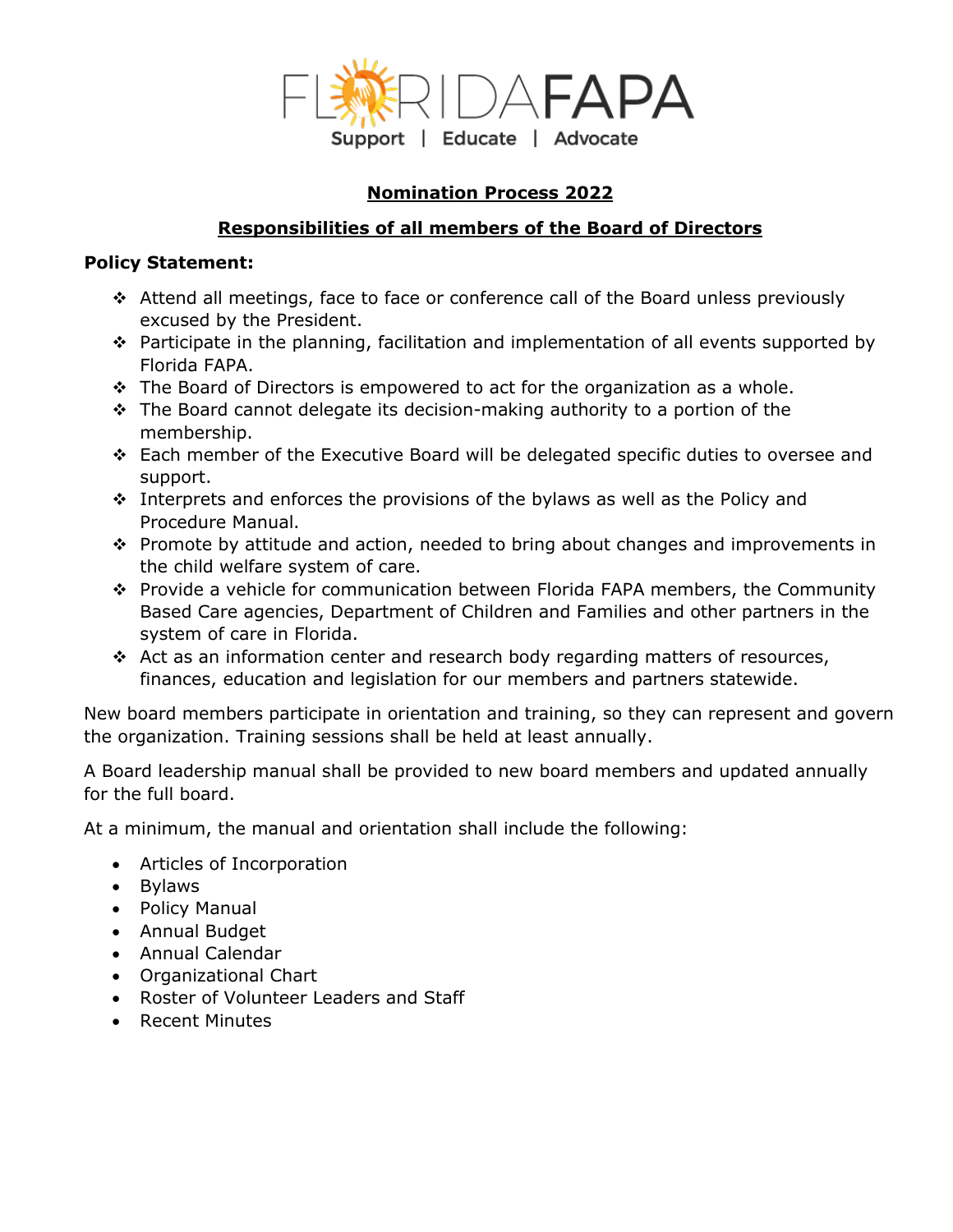

## **Nomination Form Instructions**

## **Positions available for 2022 Elections**

# **PRESIDENT, EXTERNAL VICE PRESIDENT and TREASURER**

## **Eligible:**

- Nominations are made to the Nominations Chair prior to the June quarterly general membership meeting of Florida FAPA. At this meeting nominations may also be made from the floor. Once the meeting is adjourned, nominations are closed.
- For the nominations to be accepted, the nominees must be Partner members of Florida FAPA for one year with a record of at least 50% attendance at Florida FAPA's quarterly membership meetings, have served on a Florida FAPA committee for one year and/or served on their local association board for a period of one year; and have no member of the same household currently serving on the Board of Directors.
- Must be a Partner member and dues paid by January 1st in order to be nominated. If the nominee is elected to the office of Florida FAPA President, they may not be president of any other local FAPA at the start of their term.
- Within 30 days of accepting the nomination the candidate must present to the nomination chair a letter of recommendation from the CBC, copy of current foster care license or final judgment of permanency.
- In case of a sole nominee, he/she can be elected by acclamation by the Board of Directors.

# **Format:**

- $\div$  Name of nominee contact information
- \* Name of person doing the nominating (you may nominate yourself)
- $\div$  Reason for nominating this person.

# **What to Include:**

- $\div$  Within 30 days of accepting the nomination the candidate must present a letter from their agency stating they are a licensed foster or adoptive parent in good standing with their agency and are of high moral conduct. This letter will be required each time a candidate in nominated.
- $\div$  A personal biography.

#### **Deadline:**

 $\div$  Nominations are made to the Nominations Chair prior to the June quarterly general membership virtual meeting of Florida FAPA. At this meeting nominations may also be made from the floor. Once the meeting is adjourned, nominations are closed.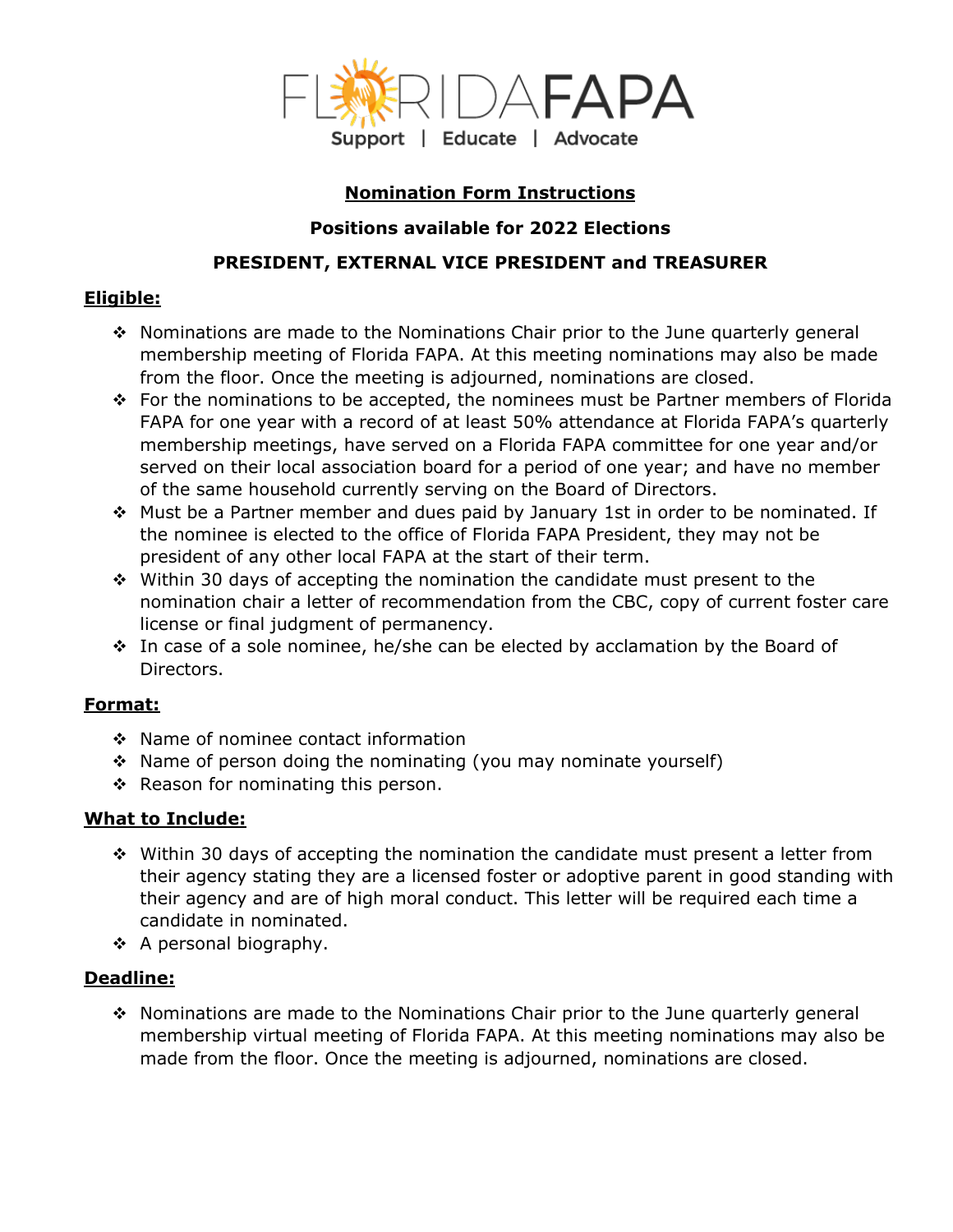

# **Nomination Form**

**Nomination for:** □ President □ External Vice President □ Treasurer

(One form per nomination and position)

|                       | Date: __________                              |
|-----------------------|-----------------------------------------------|
| <b>Phone Number:</b>  | <u> 1980 - Andrea Andrew Maria (h. 1980).</u> |
| <b>Email Address:</b> |                                               |
| <b>Nominated By:</b>  |                                               |
| <b>Print Name(s)</b>  | Signature(s) **REQUIRED**                     |

Note: Any members may nominate themselves for a position. Anyone may be nominated for more than one office.

#### **Reason for nominating this person:**



#### **Return To:**

Christina Morris, Nominations Chair via email at [secretary@floridafapa.org](mailto:secretary@floridafapa.org) OR mailed to: Florida FAPA o P.O. Box 261584 o Tampa, FL 33685